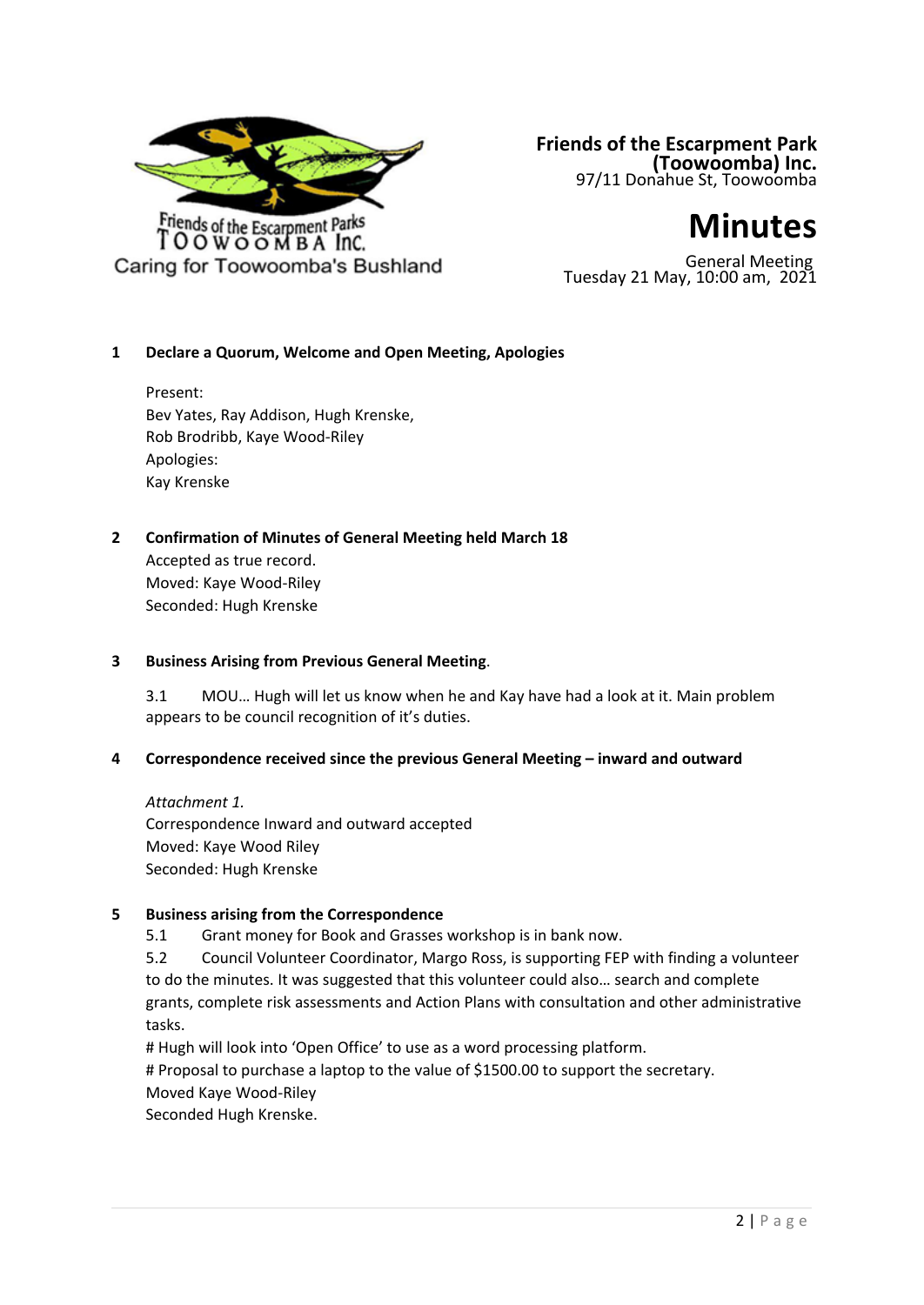## **6 Treasurer's Report and business arising from Treasurer's report** Treasurers report accepted Moved: Ray Addison Seconded: Rob Brodribb

6.1 ACDC licences to be reimbursed by TRC 6.2 Some grant money to be deposited today or tomorrow thus balance should be \$17 278.1

## **7 President's Report**.

Membership now 90

Redwood Park

DDEC has taken on coordinating a campaign to prevent inclusion of Redwood in the Escarpment Mountainbike masterplan.

Redleaf is carrying out the environmental assessment for TRC. FEP along with other groups met with Redleaf and presented environmental reasons for our opposition.

The environmental Assessment will not be completed until

A risk assessment statement has been updated for each park.

Signs supporting FEP have been finally erected in each park.

TRC is reallocating the bushland levy money. From 2021-2 there will be a formal budget with money allocated specifically to support groups such as FEP so the annual action plans from each park are important to ensure we can access that money.

FEP received two grants from TRC February round. \$1400 to hold a Native Grass identification workshop. \$2500 to publish a book of the Rogers Reserve plants produced in pdf form by Greg Spearitt and others.

No meetings of the Quarry gardens advisory committee since last meeting. Next one due 10<sup>th</sup> June.

I will not be nominating for president at the AGM in August. I am planning to do a lot of travelling in 2022.

#### **8. Park Coordinator reports**

Redwood Park Along Prince Henry Drive

A further section along Prince Henry Drive, opposite 336 and 338 PHD (approx 60m by 30m) has been cleared of panic grass, lantana, privet and asparagus fern. Some of this area had been cleared by Nigel Brammer in the past, some was heavily infested with dense lantana and privet.

The native vegetation is mainly kangaroo grass at present. We will see what emerges from the seed bank in the soil over coming months. This area will now be tidied up with mulching of privet and lantana and will go into maintenance phase over the next 6 months to weed out regrowth of invasives.

The section opposite 340 PHD up to Robinson Street which was cleared between Oct 20 and Mar 21 is thriving with abundant native ground covers, vines and tree seedlings emerging after good recent rains. It looks amazing and now only requires occasional weeding of invasive weeds and lantana seedlings.

There is still a lot of privet in this section which I will be gradually thinning out over the coming year.

#### Leopard Ash

Not much to report from Leopard Ash Bushland Park except I am happy to say that the Council have installed our FEP signage as well as the park ID signage which all looks great and hopefully raise public awareness of the existence of this little jewel and its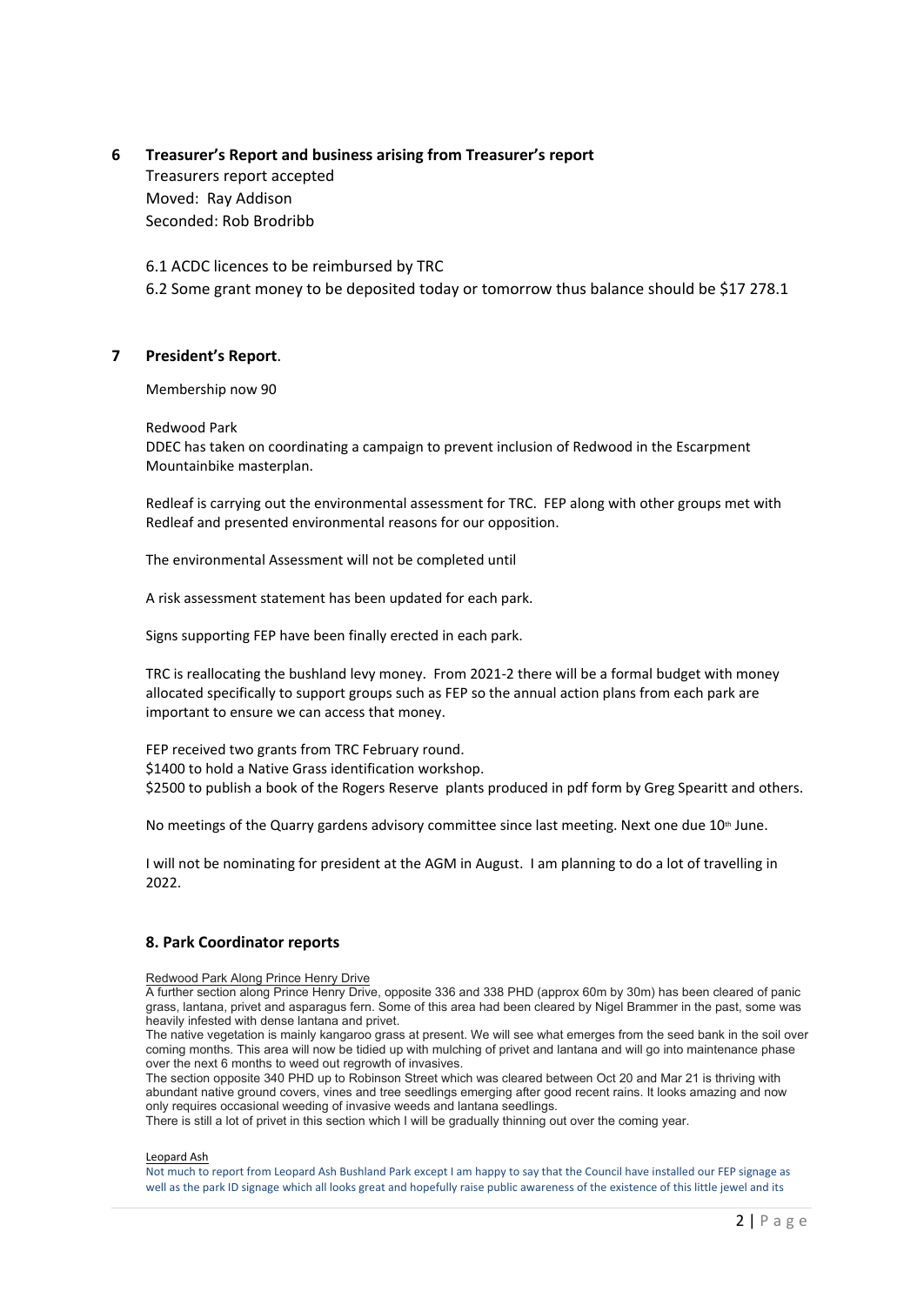important biodiversity of plants, birds and butterflies.

A reminder that my team are still waiting for an appropriate container to store our tools, sprayers and herbicide securely. Regards, Michael – Acting Coordinator

#### Hancock St

Since the recent rains, Green Panic has proliferated in the Park and is taking up a lot of our time. Poison Peach (Trema tomentosa), although very attractive, also has increased and we feel is in danger of creating a monoculture. We are weeding out some of the new growth. Our planting programme will resume as soon as we conquer the Green Panic.

#### Duggan Park

Update on Duggan Park. The group has been working through the millennium forest area. There is lots of Lantana, passiflora moth vine and the like regrowing. The ground cover is also completely matted with the exotic einadia/wire weed and Warrigal greens. Many of the young NTD plants of 2016 were being overgrown so these have been uncovered. In general there has been a huge growth in most of these plants over the past season. I need to advise the committee that the time has come for me to retire as co-ordinator of Duggan Park. I am proud of what has been achieved and we always get lots of good comments from the park users. But if the group is to continue it needs to be under the leadership of someone else. I have mentioned this from time to time but it is always pushed straight back at me. I would like to continue working with the group but that will need to be at some stage in the future. The team is small but all are very capable people. I will finish up on the first Tuesday in July.

I wish FEP and all of you well.

#### Panorama Park

Most woody weeds, especially lantana, privet and celtis, have been overcome in the northern and central sections of the park. Work in those sections has concentrated on weeding smaller invasive weed species. Occasionally, we have been able to source free mulch from a local tree lopper. So, we have also mulched areas adjoining neighbouring properties to make easier TRC's mowing of a small area in the northern section. TRC has more regularly mowed this area. Work has commenced on the southern section to remove woody weed species and green panic. Mulch has been spread to control re-emergence. The chain vehicle access barrier installed by TRC was stolen and has now been replaced by a cable that remains in place. Volunteer numbers remain low, confined to neighbours adjacent to the park plus Greg Lukes and Coral Sharrock.

#### **Nielsen Park coordinator report May 2021**

 Ongoing weeding. Bike trails currently under control. Plan to complete construction of nesting boxes this month

#### **Business Arising from Park Coordinators**

#### Leopard Ash

Need a new container. Raise this with council at June meeting. Is a garden shed secure enough? Duggan Park

New coordinator needed.

Move Duggan Park Container to Redwood when it needs to be moved.

Hancock

Need to emphasis the need for only local native plants in parks.

There are people collecting firewood form Hancock Park. To be raised at June council meeting Need new signs for parks saying Dogs on Leads.

#### Redwood

Hugh keeping a special file for Redwood Mountain Bike documents

Farmers Market June 5 Cobb and Co Park…Hugh and Kay setting up a stand to raise awareness of FEP and Mountain Bike issue in Redwood.

*Redwood Campaign Funding*

Paul King is getting a Go Fund Me page set up

Proposal of 'Save Redwood Park Stickers'.

Motion…

FEP will allocate up to \$500.00 from membership funds for educational purposes about our

escarpment parks.

Moved… Rob Brodribb Seconded… Hugh Krenske

## **8 General Business**